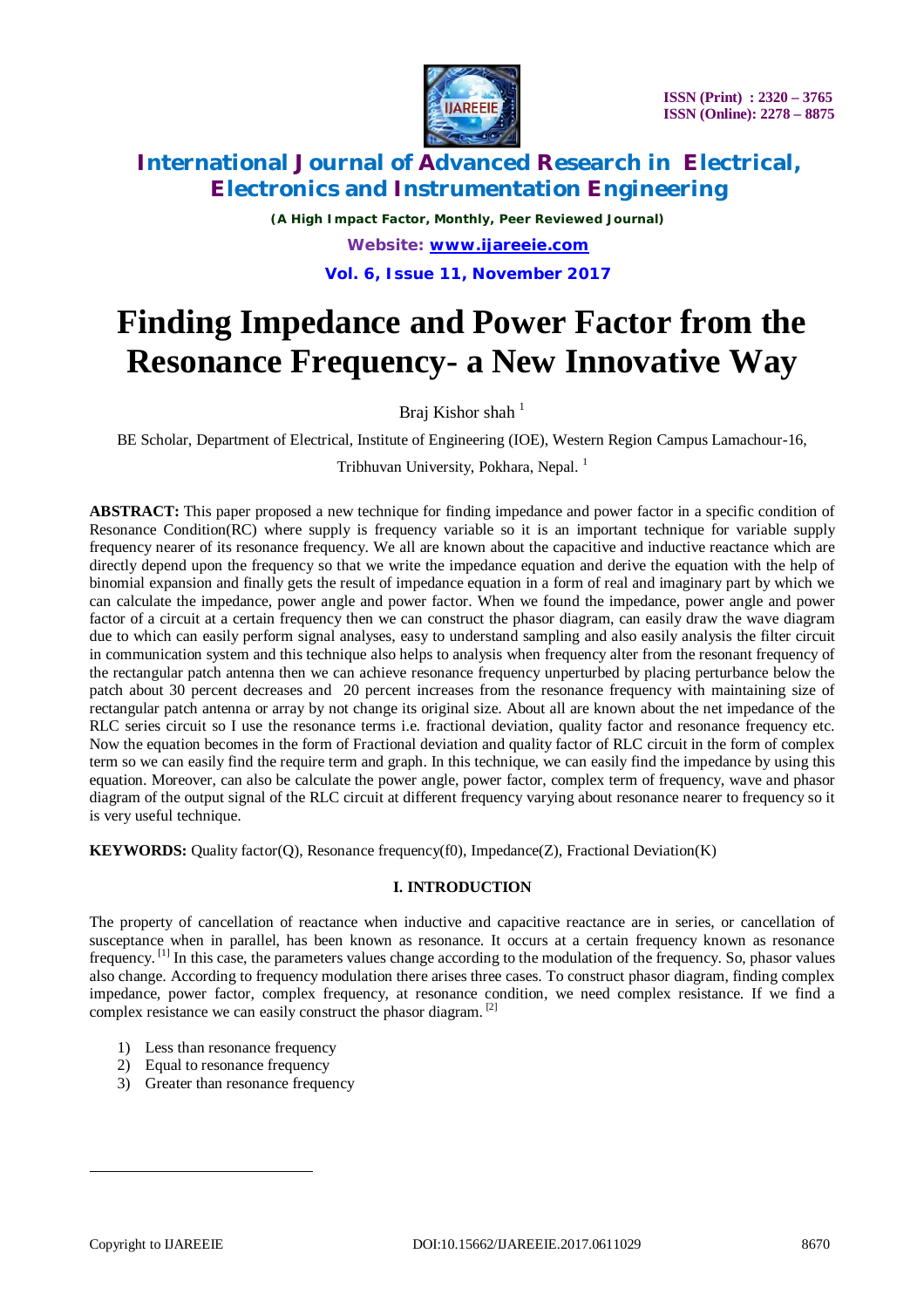

*(A High Impact Factor, Monthly, Peer Reviewed Journal)*

*Website: [www.ijareeie.com](http://www.ijareeie.com)* **Vol. 6, Issue 11, November 2017**

### **II. THEORY AND DERIVATION**



### *1) Applied frequency are less than resonance frequency: -*

The capacitive reactance term will exceed the inductive reactance and the circuit will appear as a capacitive reactance of value (1/**ω.**C) – **ω.**L in series with R. Where **ω** is angular frequency, L is inductance and C is capacitance.

The impedance  $Z$  of the circuit is  $^{[3]}$  $Z = R - j$  (ω.L –  $\frac{1}{n}$  $\frac{1}{\omega C}$ 

And near resonance the reactive term involves the calculation of the difference of two nearly equal numbers, so that the accuracy is difficult to obtain. A transformation allows this situation to be avoided. Now the expression becomes,

$$
Z = R - j \sqrt{\frac{L}{c}} (\omega \sqrt{LC} - \frac{1}{\omega \sqrt{LC}})
$$

$$
= R - j \sqrt{\frac{L}{c}} (\frac{\omega}{\omega r} - \frac{\omega r}{\omega})
$$

Where  $\omega$ r is defined as resonance frequency.

$$
\mathbf{or} = \frac{1}{\sqrt{LC}}
$$

Again, using this definition,

$$
Q = \frac{\omega r L}{R} = \frac{1}{R} \sqrt{\frac{L}{C}}
$$

Where, Q is Quality factor. And the impedance of the series circuit becomes

$$
Z = R [1 - j\frac{1}{R} \sqrt{\frac{L}{C}} (\frac{\omega}{\omega r} - \frac{\omega r}{\omega})]
$$
  
= R [1 - j Q (\frac{\omega}{\omega r} - \frac{\omega r}{\omega}) ]

A new variable '**k**' may be defined as

$$
K = \frac{f - fr}{fr} = \frac{\omega - \omega r}{\omega r}
$$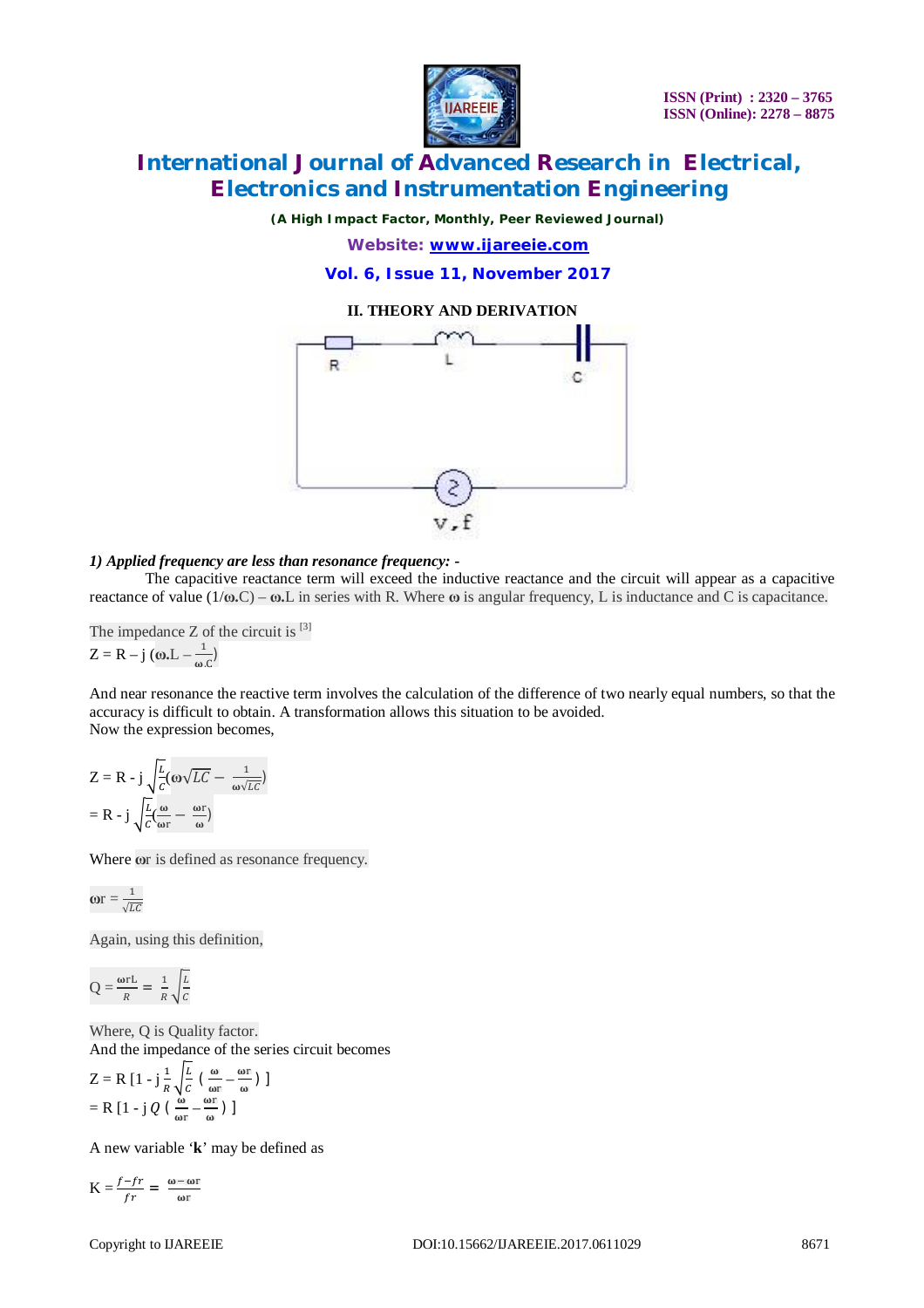

*(A High Impact Factor, Monthly, Peer Reviewed Journal)*

### *Website: [www.ijareeie.com](http://www.ijareeie.com)* **Vol. 6, Issue 11, November 2017**

Or  $\frac{\omega}{\omega r} = 1 + k$ 

It can be seen that **k** is the fractional deviation of the actual frequency from the resonant frequency. If **k** is introduced into above impedance equation, then

 $Z = R [1 - j Q (1 + k - \frac{1}{4})]$  $\frac{1}{1+k}$ )] The binomial theorem may be used to expanding

$$
1/(1 + \mathbf{k})^1 \ giving
$$

 $(1 + k)^{-1} \cong 1 - k + k^2 + \dots$ 

Neglecting higher powers of **k**, since **k** is always small with respect to unity. Then

$$
Z = R [1 - j Q k (2 - k)]
$$

The above expression of the impedance of the series resonant circuit for small deviation from the resonant frequency is in a form well suited to computation.

### *2) Applied frequency equal to resonance frequency: -*

In this condition, the reactive part of the circuit is completely removed due to inverse phase characteristics of inductive and capacitive reactance.

So, the complex impedance becomes

 $Z = R + j0$ 

### *3) Applied frequency are less than resonance frequency: -*

The capacitive reactance term will less than the inductive reactance and the circuit will appear as an inductive reactance of value **ω.**L - (1/ **ω.**C) in series with R. Where **ω** is angular frequency, L is inductance and C is capacitance.

The impedance Z of the circuit is

$$
Z=R+j\left(\omega_{\scriptscriptstyle\bullet} L-\frac{1}{\omega_{\scriptscriptstyle\bullet} C}\right)
$$

And near resonance the reactive term involves the calculation of the difference of two nearly equal numbers, so that the accuracy is difficult to obtain. A transformation allows this situation to be avoided. Now the expression becomes,

$$
Z = R + j \sqrt{\frac{L}{c}} (\omega \sqrt{LC} - \frac{1}{\omega \sqrt{LC}})
$$

$$
=R+j\sqrt{\frac{L}{c}}(\frac{\omega}{\omega r}-\frac{\omega r}{\omega})
$$

Where  $\omega$ r is defined as resonance frequency. **w** =  $\frac{1}{\sqrt{t}}$  $\sqrt{L}C$ 

Again, using this definition,

$$
Q = \frac{\omega r L}{R} = \frac{1}{R} \sqrt{\frac{L}{C}}
$$